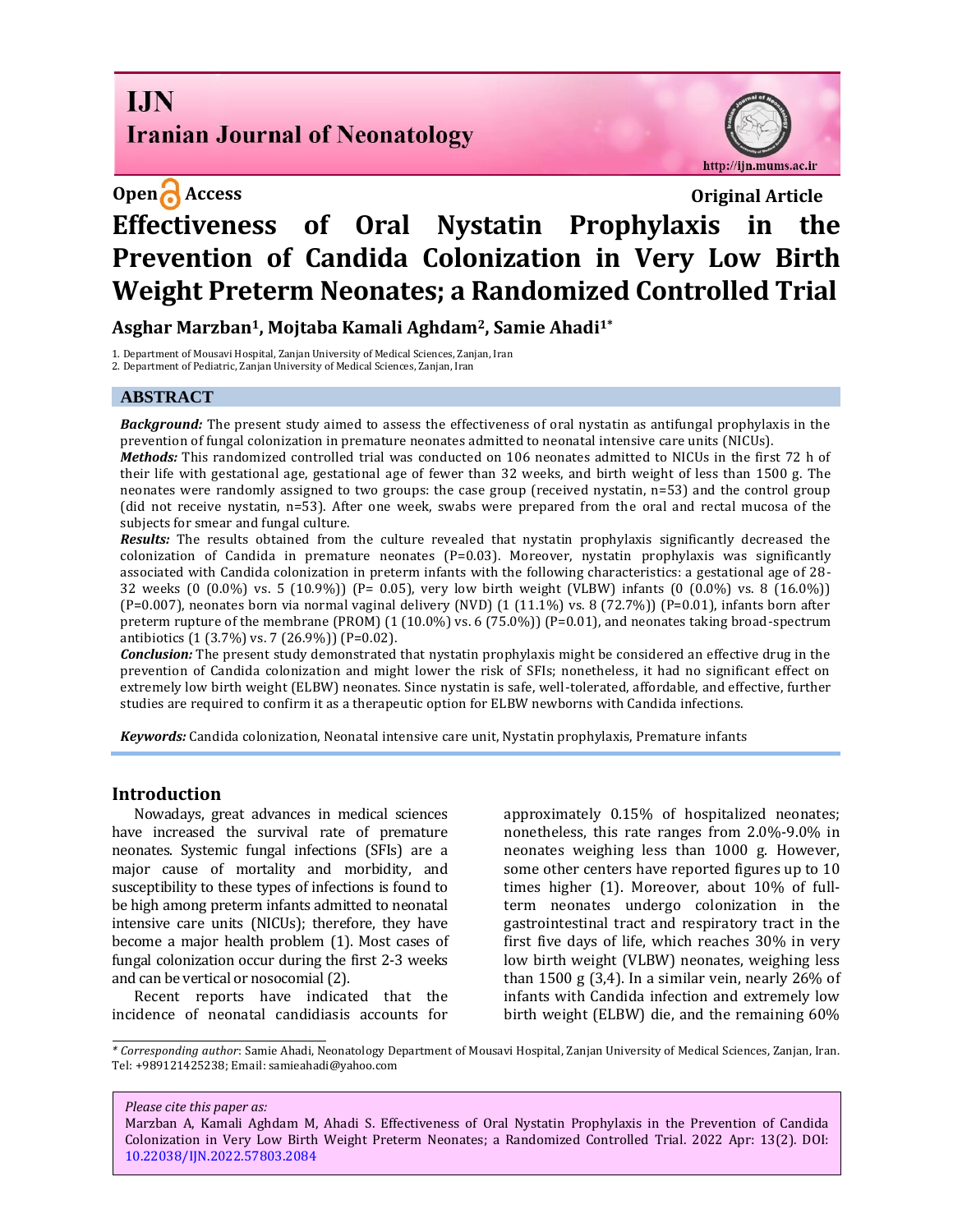develop neurodevelopmental disorders (2,5).

Neonatal candidiasis can be fatal in premature neonates; therefore, an unawareness of its risk factors can have adverse consequences. Some of these factors include delayed onset of intestinal feeding, long-term intravenous feeding, long-term intubation and ventilation, long-term use of central venous catheters, and the use of H2 blockers, such as cimetidine and famotidine. Some parameters, such as broad-spectrum antibiotics, steroids, normal vaginal delivery (NVD), abdominal surgery, birth weight, and gestational age, also increase susceptibility to SFIs. Birth weight and gestational age are among the most important risk factors (1). Gestational age is associated with the underdevelopment of the immune system, skin, gastrointestinal tract, and airways of these infants (6).

Antifungal prophylaxis is of utmost importance since it contributes to the reduction of both colonization and SFIs in preterm neonates (7). Oral nystatin is the first drug administered as antifungal prophylaxis. Research has demonstrated that oral nystatin significantly decreases the risk of SFIs in premature infants. As suggested by the evidence, the incidence of fungal infections in VLBW infants decreased from 12% to 1.8% after the introduction of oral nystatin prophylaxis. As a result, this treatment seems to be more effective, safer, cheaper, and more tolerable, as compared to treatment with fluconazole (3).

Although nystatin has been presented as the first drug to prevent fungal colonization, concerns over increasing resistance to this drug have restricted its use. Compared to alternative drugs, such as intravenous fluconazole, this medicine is easily accessible and affordable in Iran, has no known side effects, and has not been administered in premature neonates born in Iran. In light of the aforementioned issues, the present study aimed to evaluate the effectiveness of oral nystatin as antifungal prophylaxis in the prevention of fungal colonization in preterm newborns admitted to NICUs.

## **Methods**

## *Trial design and population*

This randomized controlled trial was performed to evaluate the effect of oral nystatin prophylaxis on the prevention of Candida colonization in preterm neonates, weighing less than 1500 g, who were admitted to NICUs. All the infants born in Ayatollah Mousavi Hospital in Zanjan, Iran, or admitted to other hospitals in Zanjan province, who were admitted to NICUs in the first 72 hours of life and

had a gestational age of fewer than 32 weeks or a birth weight of less than 1500 g were examined. The study was conducted in accordance with the Declaration of Helsinki.

## *Inclusion and exclusion criteria*

The inclusion criteria were as follows: gestational age less than 32 weeks and birth weight less than 1500 g. Moreover, participants with severe congenital or chromosomal abnormalities, severe sepsis, disseminated intravascular coagulation (DIC), intraventricular hemorrhage (IVH), congenital heart disease (CHD), oral thrush, congenital malformations requiring surgery, and infants without parental consent were excluded from the study.

## *Randomization*

The neonates were randomly assigned to two groups with a 1:1 aspect ratio to receive either nystatin or placebo through a computer-based program, which follows a random number generator protocol. The case group received nystatin, whereas the control group did not. The participants were classified via an online calculator at www.calculator.net, and each patient was randomly assigned a number based on the output of the calculator. Subjects numbered 1-53 were in The intervention group, while the control group contained numbers 54-106. Further, both groups were the same regarding age, gender, gestational age, and other anthropometric findings.

## *Trial Procedures*

The most effective time to start antifungal prophylaxis treatment is on the first day of life. The initiation of prophylaxis five days after birth is less effective since fungal colonization has already occurred. The neonates in the nystatin group received an oral suspension of nystatin produced by Emad Darman Pars Company  $(100,000 \text{ units per ml})$  at the dosage of 1 ml  $(0.5)$ ml in the oral cavity and 0.5 ml through an orogastric tube) three times a day, while the control group did not receive antifungal prophylaxis. After one week, the swabs were prepared from the oral and rectal mucosa for smear and fungal culture.

More than 90% of Candida albicans isolates can be detected within 2-3 h. In the laboratory, the sample was transferred to a Sabouraud dextrose agar medium. After 24-48 h, it was removed from a pure yeast culture with a sterile inoculation loop, and a suspension of yeast containing 100-1000 cells was prepared in the serum of calves, cattle, rabbits,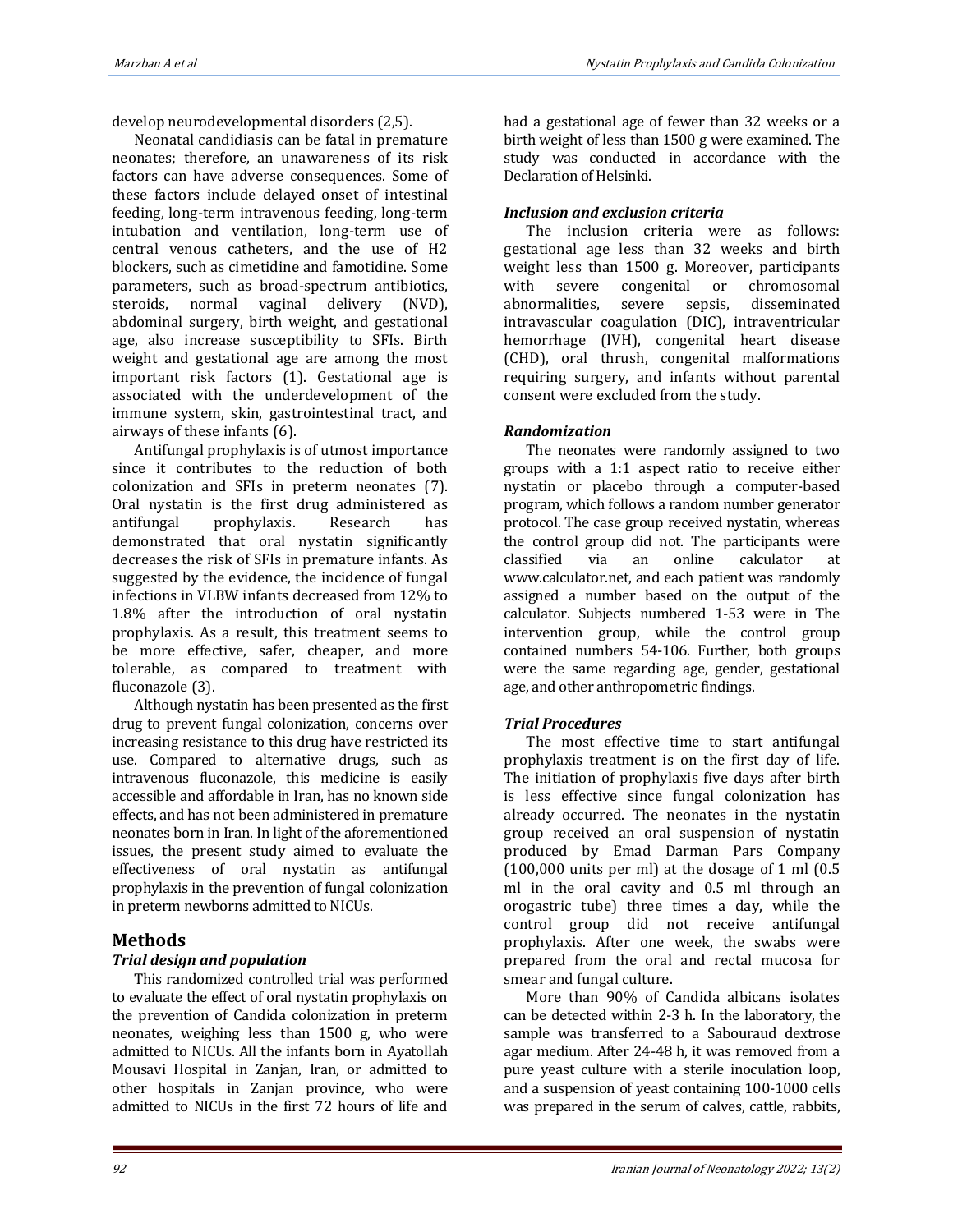or humans with a volume of 0.3-0.5 ml. The prepared suspension was kept at 37°C for 2-3 h; thereafter, a drop of it was placed on a sterile slide using a sterile inoculation loop. After covering the slide with a coverslip, the presence or absence of germ tubes was assessed under a microscope. About 90% of clinical isolates of Candida form germ tubes if kept in the serum at 37°C for 2-3 h.

Sometimes, under similar conditions, the arthroconidia of the geotrichum trichosporon form long tubes that are similar to the germ tubes of Candida albicans. Nonetheless, Candida albicans produces active germ cells, in addition to the germ tubes, and also lacks arthroconidia in the true mycelium; therefore, it can be distinguished from other fungus (8). The neonates with fungal infections proven by blood or urine cultures were excluded from the study and treated with appropriate antifungal drugs, such as amphotericin at the standard therapeutic dose. Data were collected using a predefined checklist.

#### *Trial outcomes*

A checklist was prepared containing all the information, such as gestational age, birth weight, type of delivery (normal vaginal delivery (NVD) or cesarean section), premature rupture of the membrane (PROM), use of broad-spectrum antibiotics (third-generation cephalosporins and carbapenems), receive invasive respiratory ventilation, oral culture and smear for fungi, rectal culture and smear for fungi.

#### *Statistical analysis*

Descriptive variables are presented in terms of numbers (percentages). Chi-square and Fisher exact tests were used to compare the descriptive variables

between the two groups. In order to eliminate the effects of confounding factors, such as weight and the use of non-invasive methods, logistic regression was used. In this method, The status of oral colonization, therapeutic intervention (antibiotic prophylaxis), weight, and the use of non-invasive methods were entered into the model as outcome, independent, and potential confounding variables, respectively. The data ere analyzed in SPSS software (version 16.0). P-values less than 0.05 were considered statistically significant.

#### *Trial oversight*

The present study was registered at (irct.ir) (registration number: IRCT20201222049802N2). Moreover, it was approved by the Institutional Review Board of Zanjan University of Medical Sciences and obtained the approval of the Ethical Committee (IR.ZUMS.REC.1399.330).

## **Results**

A total of 122 VLBW neonates were hospitalized. Out of 16 patients who were excluded, four cases showed major congenital defects, seven patients declined to participate, and five neonates died before 72 hours of life. A total of 106 VLBW neonates were recruited and randomly assigned to the case (nystatin = 53) and control (placebo = 53) groups (Figure 1). Among the studied variables, only the frequency distribution of neonatal weight in the two groups demonstrated a statistically significant difference (Table 1). Table 2 displays the prevalence of baseline variables based on Candida culture results. All positive cases were observed in NDV, and in cesarean delivery, the culture results of all neonates were negative (P<0.001). Gestational age  $(P=0.02)$ , weight  $(P=0.002)$ , type of delivery



 **Figure 1**. Flowchart of the participants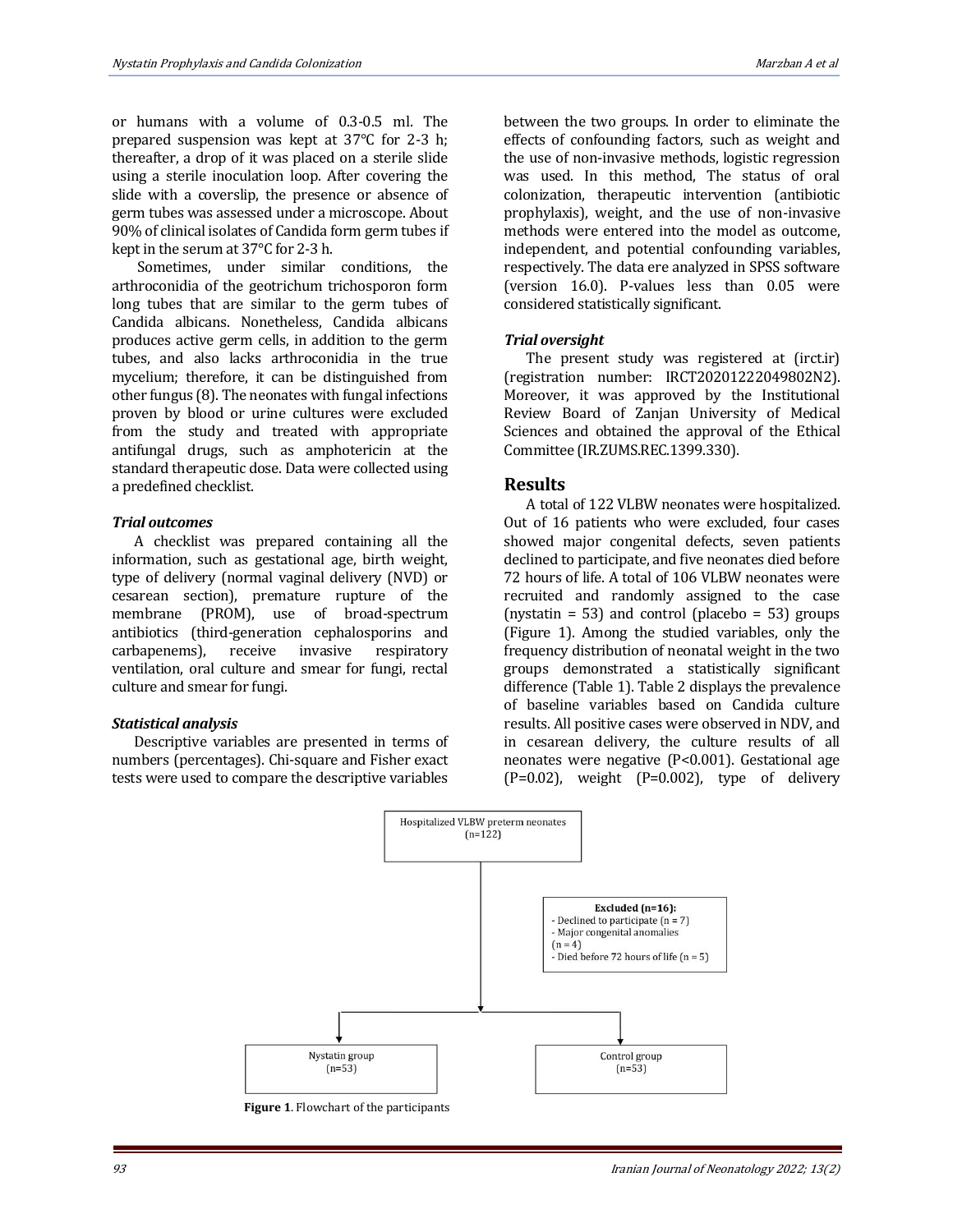| Variables                        |               | Groups    |           |         |  |
|----------------------------------|---------------|-----------|-----------|---------|--|
|                                  |               | Control   | Case      | P-value |  |
|                                  | Male          | 27 (50.9) | 26(49.1)  |         |  |
| Sex                              | Female        | 26(49.1)  | 27(50.9)  | 0.846   |  |
|                                  | <28 months    | 7(13.2)   | 9(17.0)   | 0.587   |  |
| Gestational age                  | 28-32 months  | 46 (86.6) | 44 (83.0) |         |  |
|                                  | <b>ELBW</b>   | 3(5.7)    | 12(22.6)  |         |  |
| Weight                           | <b>VLBW</b>   | 50 (94.3) | 41 (77.4) | 0.012   |  |
|                                  | NVD           | 11(20.8)  | 9(17.0)   |         |  |
| Type of delivery                 | Cesarean      | 42 (79.2) | 44 (83.0) | 0.620   |  |
|                                  | No            | 45 (84.9) | 43(81.1)  |         |  |
| <b>PROM</b>                      | Yes           | 8(15.1)   | 10(18.9)  | 0.605   |  |
|                                  | Yes           | 27 (50.9) | 26(49.1)  |         |  |
| Broad-spectrum antibiotics       | No            | 26(49.1)  | 27 (50.9) | 0.846   |  |
|                                  | No            | 23 (43.4) | 15 (28.3) |         |  |
| Invasive respiratory ventilation | $\leq$ 3 days | 20(37.7)  | 30(56.6)  | 0.142   |  |
|                                  | >3 days       | 10 (18.9) | 8(15.1)   |         |  |

ELBW: extremely low birth weight, VLBW: very low birth weight, NVD: normal vaginal delivery, PROM: preterm rupture of the membrane

(P<0.001), and PROM (P<0.001) differed significantly between the two groups of positive and negative culture samples.

Table 3 shows a comparison of Candida colonization results between the case and control groups based on such variables as gestational age, weight, type of delivery, PROM, broad-spectrum antibiotics, and invasive respiratory ventilation. The results obtained from the culture revealed that nystatin prophylaxis was significantly associated with candida colonization in premature infants

(P= 0.03). At 28-32 weeks of gestation, nystatin prophylaxis was significantly associated with candida fungal colonization in preterm neonates from 11%-0% (P=0.05).

In addition, it was found that in VLBW neonates (P= 0.007), nystatin prophylaxis had a significant relationship with the colonization of Candida, and the number of positive cases decreased from 16% in the control group to 0% in the case group.

The present study indicated that in NVD (P=0.01), the number of positive cases in the control group was 72%, while in the case group, nystatin prophylaxis significantly reduced Candida colonization by 11%. In addition, the results showed that nystatin prophylaxis significantly decreased the colonization of Candida from 75% to 10% in preterm neonates born after PROM (P=0.01). Regarding the use of broad-spectrum antibiotics (P=0.02), nystatin prophylaxis led to a significant reduction in the colonization of Candida in preterm infants (P=0.30), while nonuse of broad-spectrum antibiotics had a significant effect on Candida colonization in preterm neonates. Invasive respiratory ventilation also did not contribute to

**Table 2.** Prevalence of baseline variables based on *Candida* culture results

| Variables        |               | Culture results |           |                |  |
|------------------|---------------|-----------------|-----------|----------------|--|
|                  |               | Positive        | Negative  | P-Value        |  |
| Total frequency  |               | 9(8.5)          | 97 (91.5) | ------         |  |
| Gestational age  | $<$ 28 months | 4(44.4)         | 12 (12.4) | 0.02           |  |
|                  | 28-32 months  | 5(55.6)         | 85 (87.6) |                |  |
| Weight           | <b>ELBW</b>   | 6(66.7)         | 15(15.5)  | 0.002          |  |
|                  | <b>VLBW</b>   | 3(33.3)         | 82 (84.5) |                |  |
| Type of delivery | <b>NVD</b>    | 9(100.0)        | 11(11.3)  |                |  |
|                  | Cesarean      | 0(0.0)          | 86 (88.7) | ${}_{0.001}$   |  |
| PROM             | No            | 2(22.2)         | 86 (88.7) | ${}_{< 0.001}$ |  |
|                  | Yes           | 7(77.8)         | 11(11.3)  |                |  |

ELBW: extremely low birth weight, VLBW: very low birth weight, NVD: normal vaginal delivery, PROM: preterm rupture of the membrane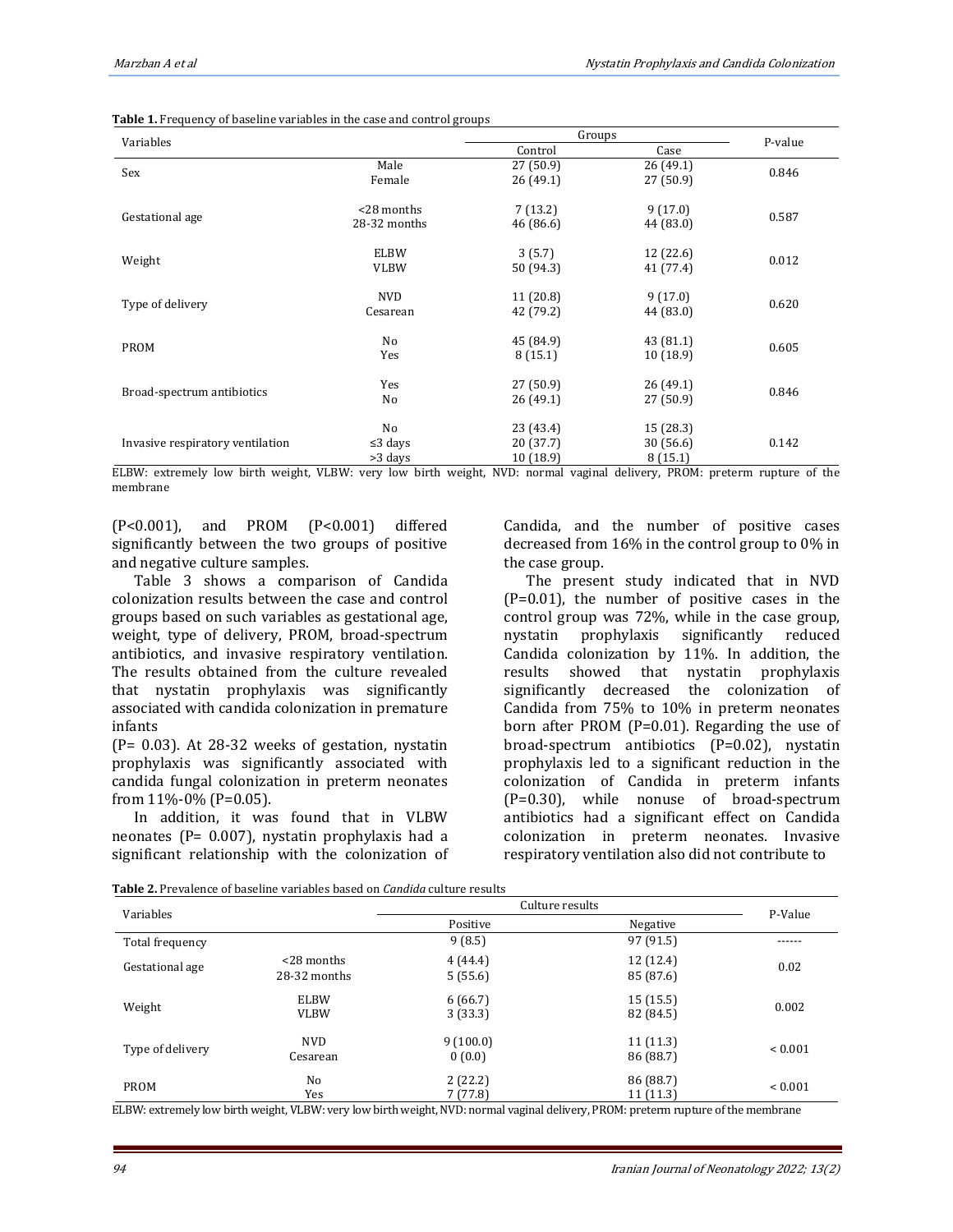| Table 3. Comparison of Candida colonization results between the case and control groups in terms of gestational age, weight, type of |  |
|--------------------------------------------------------------------------------------------------------------------------------------|--|
| delivery, PROM, broad-spectrum antibiotics, and invasive respiratory ventilation                                                     |  |

| Variables                                                                                                |                |         |            | Culture results<br>P-Value |                            |
|----------------------------------------------------------------------------------------------------------|----------------|---------|------------|----------------------------|----------------------------|
|                                                                                                          |                |         | Negative   | Positive                   |                            |
|                                                                                                          | <28 months     | Case    | 8(88.9)    | 1(11.1)                    | 0.26                       |
| Gestational age                                                                                          |                | Control | 4(57.1)    | 3(42.9)                    |                            |
|                                                                                                          | 28-32 months   | Case    | 44 (100.0) | 0(0.0)                     | 0.05                       |
|                                                                                                          |                | Control | 41 (89.1)  | 5(10.9)                    |                            |
|                                                                                                          |                |         |            |                            |                            |
|                                                                                                          | <b>ELBW</b>    | Case    | 11 (91.7)  | 1(8.3)                     | >0.99                      |
| Weight                                                                                                   |                | Control | 3(100.0)   | 0(00.0)                    |                            |
|                                                                                                          | <b>VLBW</b>    | Case    | 41 (100.0) | 0(0.0)                     | 0.007                      |
|                                                                                                          |                | Control | 42 (84.0)  | 8(16.0)                    |                            |
|                                                                                                          |                |         |            |                            |                            |
|                                                                                                          | <b>NVD</b>     | Case    | 8(88.9)    | 1(11.1)                    | 0.01                       |
| Type of delivery                                                                                         |                | Control | 3(27.3)    | 8(72.7)                    |                            |
|                                                                                                          | Cesarean       | Case    | 44 (100.0) | 0(0.0)                     |                            |
|                                                                                                          |                | Control | 42 (100.0) | 0(0.0)                     | ---                        |
|                                                                                                          |                |         |            |                            |                            |
|                                                                                                          | No             | Case    | 43 (100.0) | 0(0.0)                     | 0.16                       |
|                                                                                                          |                | Control | 43 (95.6)  | 2(4.4)                     |                            |
| <b>PROM</b>                                                                                              |                | Case    | 9(90.0)    | 1(10.0)                    | 0.01                       |
|                                                                                                          | Yes            | Control | 2(25.0)    | 6(75.0)                    |                            |
|                                                                                                          |                |         |            |                            |                            |
|                                                                                                          |                | Case    | 26(100.0)  | 0(0.0)                     |                            |
| Broad-spectrum                                                                                           | Negative       | Control | 26 (96.3)  | 1(3.7)                     | 0.30                       |
| antibiotics                                                                                              |                | Case    | 26 (96.3)  | 1(3.7)                     | 0.02                       |
|                                                                                                          | Positive       | Control | 19 (73.1)  | 7(26.9)                    |                            |
|                                                                                                          |                |         |            |                            |                            |
|                                                                                                          | N <sub>o</sub> | Case    | 15(100.0)  | 0(0.0)                     | 0.24                       |
|                                                                                                          |                | Control | 21 (91.3)  | 2(8.7)                     |                            |
| Invasive respiratory<br>ventilation                                                                      | $\leq$ 3 days  | Case    | 29 (96.7)  | 1(3.3)                     |                            |
|                                                                                                          |                | Control | 17 (85.0)  | 3(15.0)                    | 0.28                       |
|                                                                                                          |                | Case    | 8(100.0)   | 0(0.0)                     | 0.21                       |
|                                                                                                          | >3 days        | Control | 7(70.0)    | 3(30.0)                    |                            |
|                                                                                                          |                |         |            |                            |                            |
| Candida                                                                                                  | Case           |         | 1(1.9)     | 52 (98.1)                  | 0.03                       |
| colonization                                                                                             | Control        |         | 8(15.1)    | 45 (84.9)                  |                            |
| ELDW, outnomaly low high woight. W.DW, your low high woight. NWD, normal woinel delivery. DDOM, nuctaure |                |         |            |                            | $m, m+1, m, \alpha$ of the |

ELBW: extremely low birth weight, VLBW: very low birth weight, NVD: normal vaginal delivery, PROM: preterm rupture of the membrane

|  | <b>Table 4.</b> Multiple logistic regression regarding the outcome of oral and rectal colonization |  |
|--|----------------------------------------------------------------------------------------------------|--|

| Type of colonization | Variables            | Odds ratio (95% CI)  | P-Value |
|----------------------|----------------------|----------------------|---------|
|                      | Weight               | $0.97(0.86 - 11.00)$ | 0.985   |
| Oral colonization    | Non-invasive methods | $2.03(0.50-5.00)$    | 0.161   |
|                      | Groups               | 10.10 (1.09-92.98)   | 0.041   |
|                      |                      |                      |         |
|                      | Weight               | $0.96(0.76-12.00)$   | 0.977   |
| Rectal colonization  | Non-invasive methods | $2.84(1.59-9.00)$    | 0.080   |
|                      | Groups               | 7.40 (0.73-74.36)    | 0.089   |

the reduction of Candida colonization in preterm neonates by nystatin prophylaxis (P>0.05 for all comparisons) (Table 3).

The results revealed that despite adjusting the regression model for potential confounding variables, the therapeutic intervention had a significant effect on the mitigation of oral colonization (P=0.041). However, the results of rectal colonization outcome did not show a statistically significant relationship between rectal colonization and the therapeutic intervention  $(P > 0.05$  for all comparisons) (Table 4).

## **Discussion**

The results of the present study revealed that nystatin prophylaxis might be effective in the prevention of colonization and might lower the risk of SFI; however, it did not demonstrate much effect in ELBW neonates. Premature neonates are at a higher risk of invasive fungal infections, as compared to term neonates. The high rates of colonization (between 22% and 87%) were observed in preterm infants who did not receive any fungal prophylaxis (9,10). A similar result was observed in the study by Rundjan et al. (11) who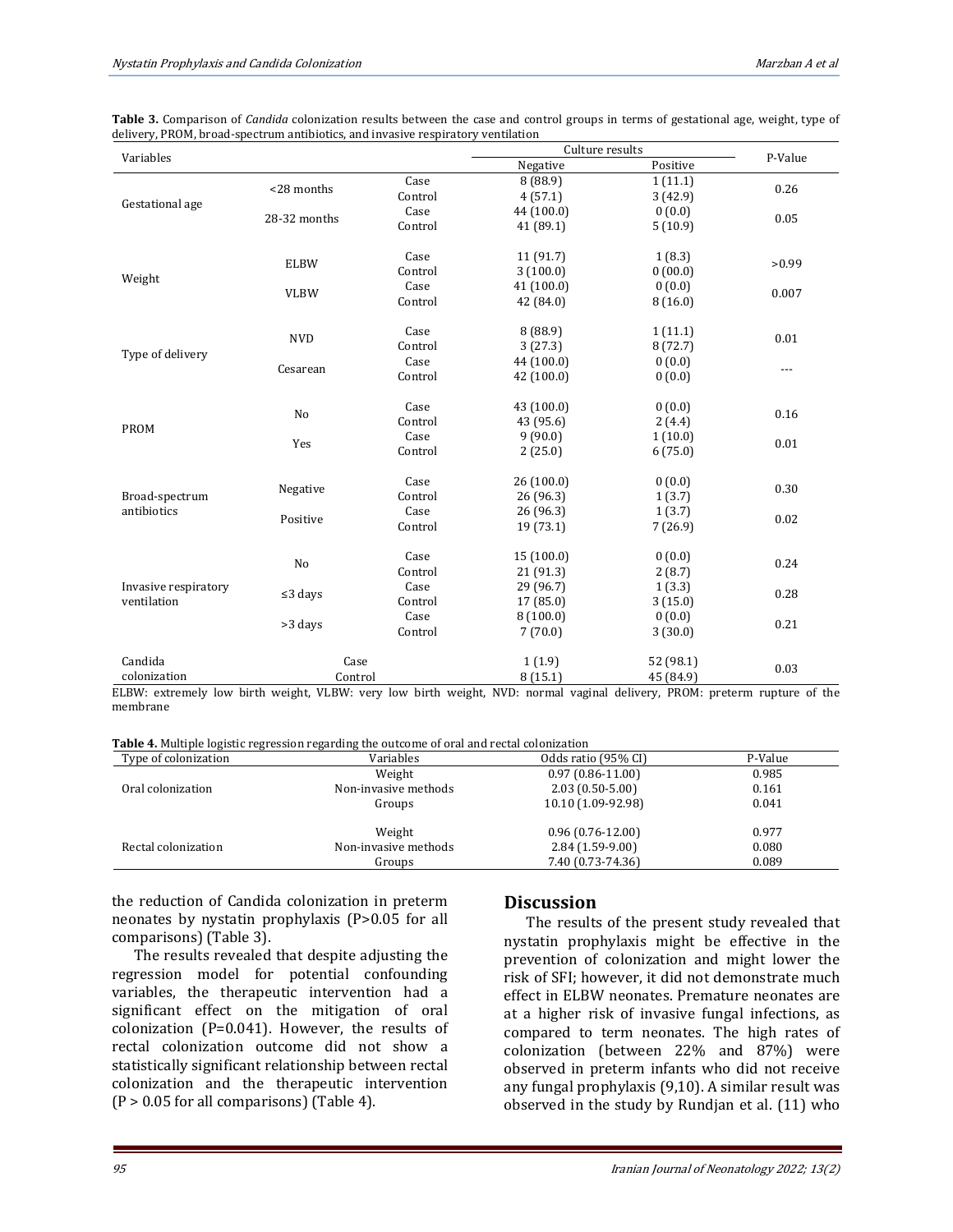reported the colonization rates of 6.3% and 29.8% in the control and nystatin groups, respectively.

The present study pointed out that oral nystatin significantly reduced the rate of Candida colonization in preterm neonates. Consistent with the results of the current research, previous studies have suggested that nystatin can prevent colonization and SFIs (10,12). A randomized control trial study by Aydemir et al. revealed that fluconazole or nystatin prophylaxis prevents SFI in VLBW neonates (10). The findings of the stated study suggested that no significant differences were found between the nystatin and fluconazole groups in terms of invasive fungal infection and fungal colonization. Moreover, in agreement with the results of the present study, they proposed nystatin as a prophylactic option for the treatment of VLBW neonates with fungal colonization and invasive fungal infection.

In the same context, Rundjan et al. pointed to a significant reduction in fungal colonization in the nystatin group, as compared to that in the control group. In their study, all cases diagnosed with SFI were in the case group, whereas the nystatin group comprised no such cases. This result confirmed the decreasing trend of SFI risk and the potential preventive effect of nystatin prophylaxis against SFI (11). The findings of the current research were in accordance with those of the study by Howell et al. on the use of oral nystatin prophylaxis. They reported a significant association between the use of oral nystatin prophylaxis and a reduction in fungal infections (3).

Randomized clinical trials by Ozturk et al. (9) also showed that nystatin prophylaxis significantly reduced SFI; however, no significant differences were detected between the studied groups in terms of mortality rates. A study by Ganesan et al. reported reduced systemic fungal infections in neonates with a gestational age of fewer than 33 weeks due to the use of oral nystatin prophylaxis (12). Therefore, it can be stated that nystatin prophylaxis is effective in the prevention of Candida colonization and may potentially diminish the risk of fungal infections.

In the study by Islam et al., such variables as infant weight, type of delivery, and duration of pregnancy were demonstrated not to be associated with a significant reduction in candida colonization due to nystatin prophylaxis (13). Nevertheless, the present study revealed that nystatin prophylaxis significantly reduced Candida colonization in preterm neonates with 28-32 weeks of gestation, VLBW neonates, and infants born with NVD and PROM. It should be noted that nystatin prophylaxis had no significant effect on infants with a gestational age of fewer than 28 weeks and ELBW neonates. Ozturk et al. also reported that gestational age, NVD, and antibiotics were statistically associated with invasive candidiasis in preterm infants (9).

Previous studies have demonstrated that the density and number of reported colonization foci are positively associated with the risk of subsequent SFI (14), and accordingly, an increased risk of fungal transmission and spread (14,15). Other studies have reported that high fungal densities and multiple foci of fungal colonization are associated with an increased risk of SFI. Kaufman et al. (15) indicated that the risk of SFI increases with each of the additional colonization foci.

Among the notable limitations of the present study, we can refer to the lack of blinding. Moreover, although acceptable sample sizes were examined, the follow-up time was short. Since most cases of fungal colonization occur during the first two to three weeks, it is recommended that each neonate be sampled more than once-that is to say, a sterile swab sample should be taken orally and rectally until weekly discharge. Given the lack of colonization with fungi in most infants at birth, as well as the diminutive colonization in the study, it was not required to measure colonization before the intervention. Furthermore, this study only examined the effect of nystatin on the Candida fungus. It is recommended that future studies assess the effects of other prophylactic antifungal drugs, in parallel with nystatin, on other species that lead to widespread fungal infections.

## **Conclusion**

As evidenced by the results of the present study, nystatin prophylaxis is effective in the prevention of colonization and is likely to lower the risk of SFI, even though it does not show a significant effect on ELBW neonates. Accordingly, it can be concluded that nystatin might be considered a suitable prophylactic drug in this group of high-risk neonates to prevent Candida infection since it is an effective, safe, easy to use, inexpensive, and tolerable drug. It is recommended that similar studies be performed on larger sample sizes in the future, and other SFI risk factors, such as corticosteroid use, intravenous nutrition, use of the gastric tube, and central venous catheters, be investigated.